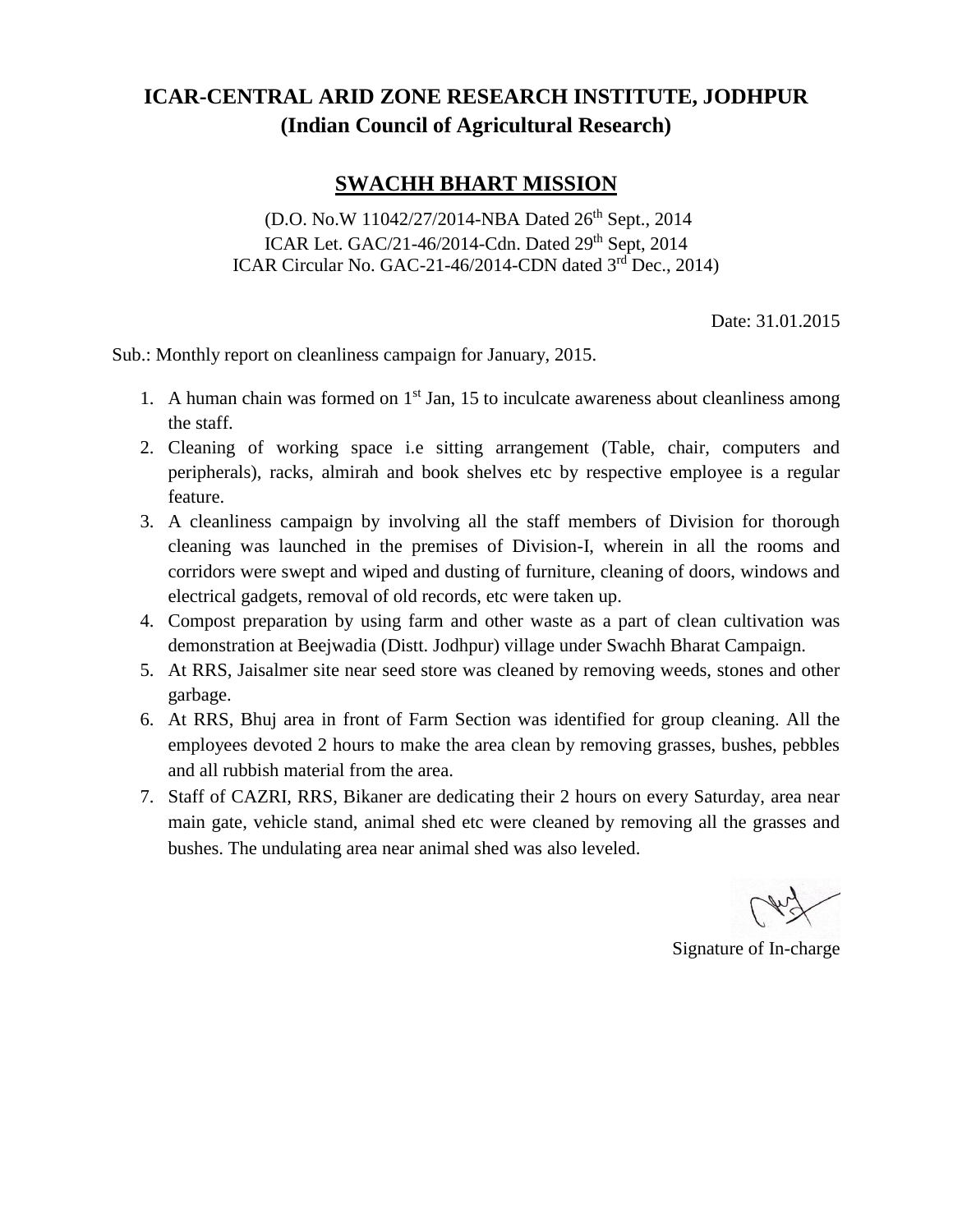

Campaign for cleaning grasses, bushes and pebbles etc.